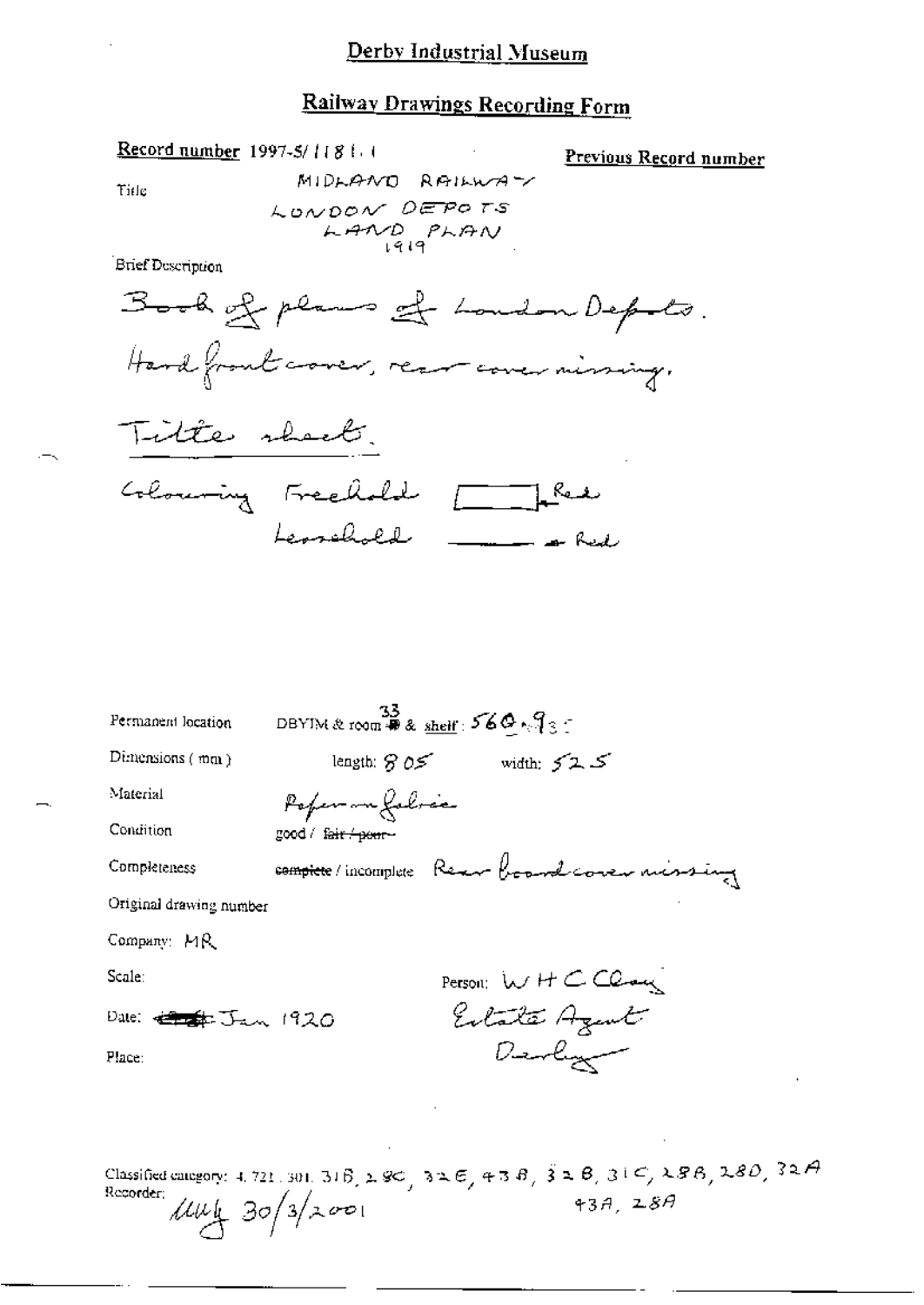## Railway Drawings Recording Form

# Record number 1997-5/1181.2

Previous Record number

Title

LONDON DETOTS

**Brief Description** 



| Dimensions $($ aun)     | length: $\mathcal{S} \oslash \mathcal{S}'$ | width: $52.5$                                                                |  |
|-------------------------|--------------------------------------------|------------------------------------------------------------------------------|--|
| Material                |                                            |                                                                              |  |
| Condition               | good / fair 7 poor                         | ù.                                                                           |  |
| Completeness            | complete / i <del>ncomplete -</del>        |                                                                              |  |
| Original drawing number |                                            |                                                                              |  |
| Company: MR             |                                            |                                                                              |  |
| Scale:                  |                                            | Person:                                                                      |  |
| Date.                   |                                            |                                                                              |  |
| Place:                  |                                            |                                                                              |  |
|                         |                                            |                                                                              |  |
|                         |                                            |                                                                              |  |
|                         |                                            | Classified category: 4 721, 301, 31B, 28C, 32E, 43B, 32B, 3iC, 28B, 28D, 32A |  |

 $43A,28A$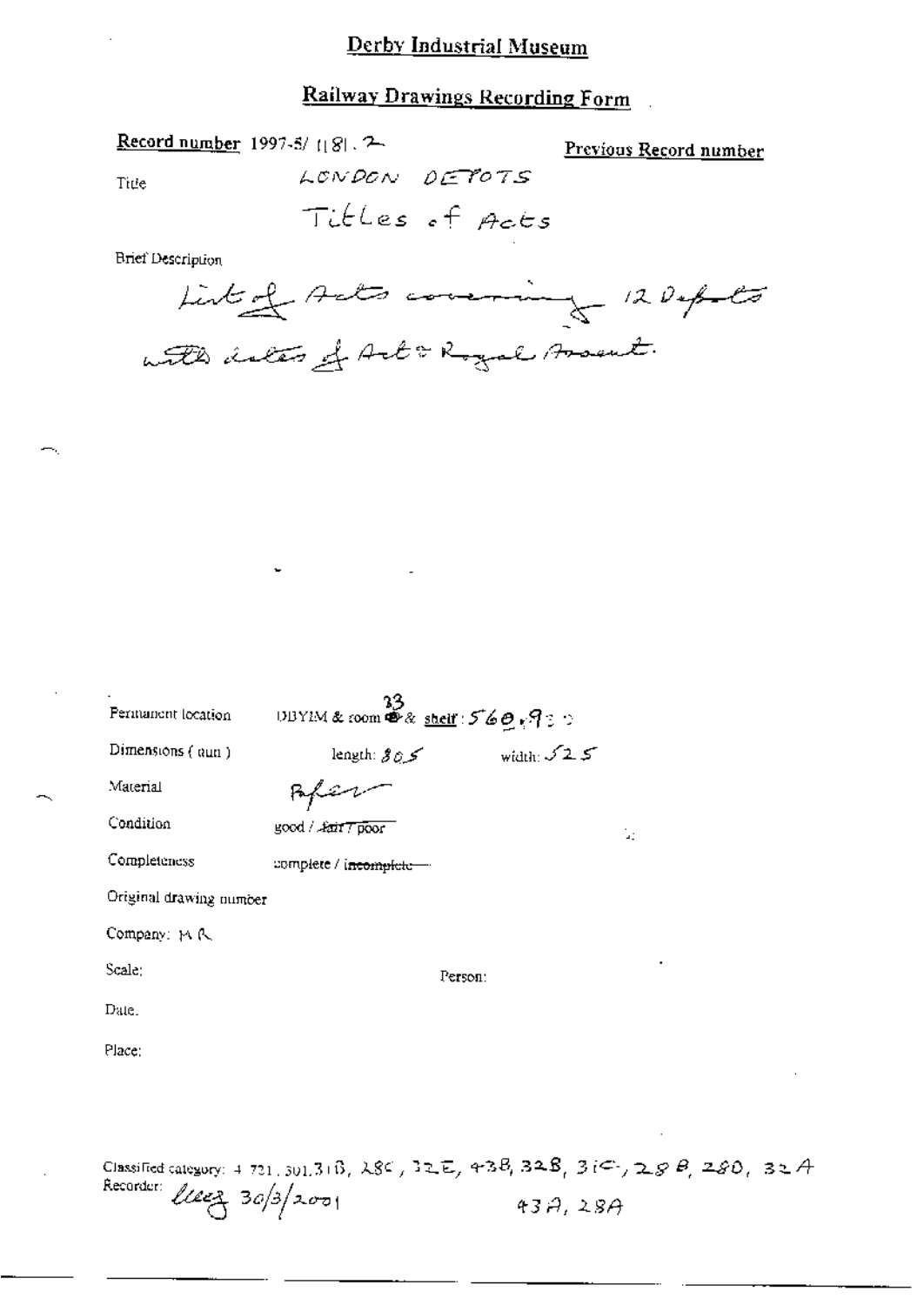# **Railway Drawings Recording Form**

Record number 1997-5/1181.12

#### Previous Record number

Title

**Brief Description** 

Poperonfolocia good / fair / poor

Completeness

Material

Condition

complete / incomplete"

Original drawing number  $SL$  act 10

Company:

Scale:  $1^{\prime\prime}$  = 60 FEET

Person:

Date:

Place:

Poplar Dochs.

Classified category:  $4, 721, 301, 32, 6$ Recorder: 114 30/3/2001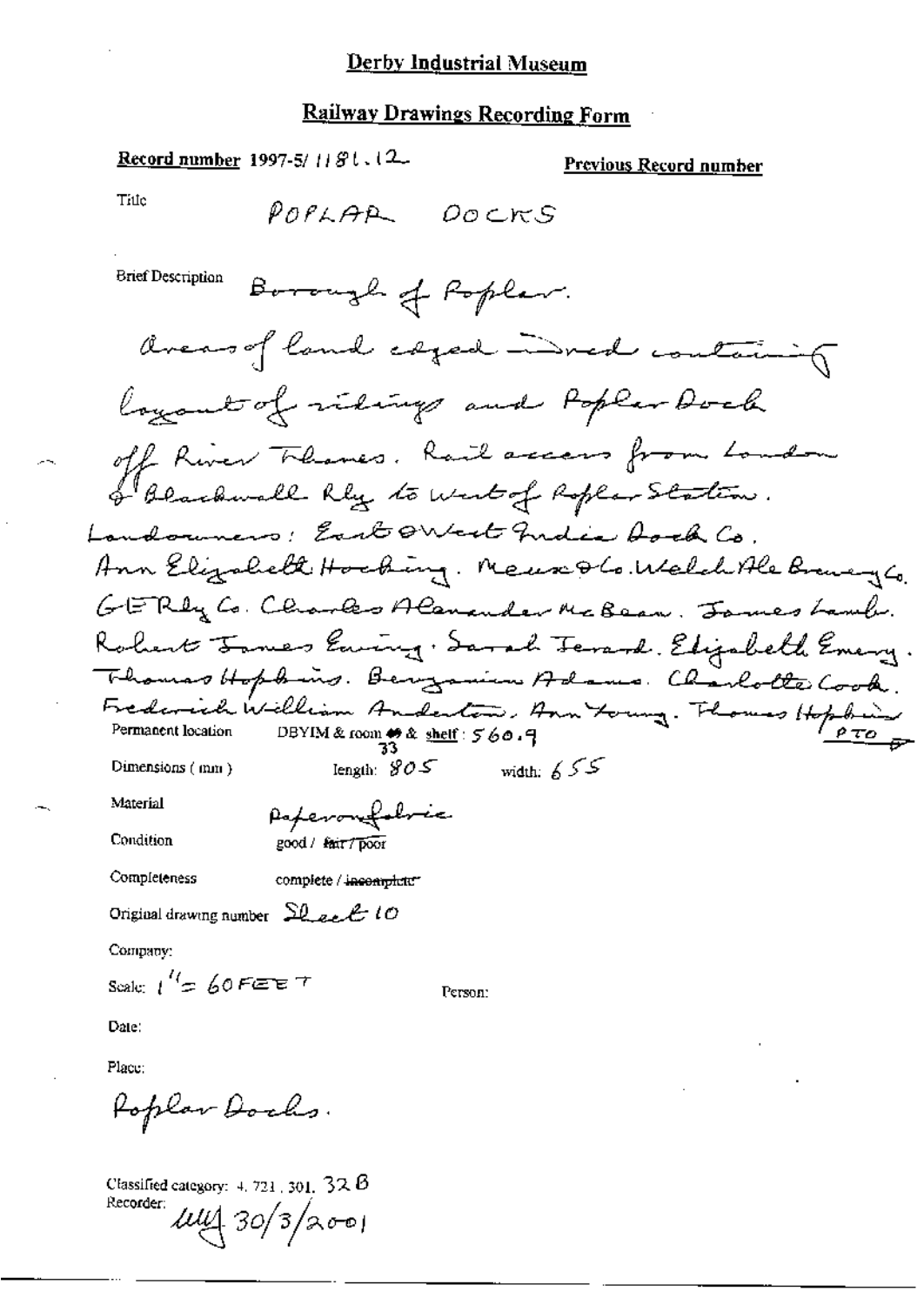## **Railway Drawings Recording Form**

Record number 1997-5/488 Previous Record number 14RP132/544 County of London Title Reverly of All Saints Roplan **Brief Description** Plan of land between Emmett Street, Rumen Place, Bridge Street & Bowley Street, whouing premises and access coloured poul.

Olter premises in grey of Arnold's Buildings Robinson & Oadds Works Q houses.

Permanent location

DBYIM & room 49 & shelf:  $\frac{1}{2}$  /

Dimensions (mm)

length:  $425$  width:  $335$ 

Person:

Material Condition

Anferron folimic good / fair / poor

Completeness

complete / incomplete

Original drawing number  $\overline{X}$  [  $\overline{S}$ 

Company: MR

Scale:  $1'' = 40$  Pete T

Date: 4 June 1894

Place:

Landon, Bridge Road, Roplan

Classified category: 4, 721, 301,  $\blacktriangledown$  32.8 Recorder: 1144 15/4-1998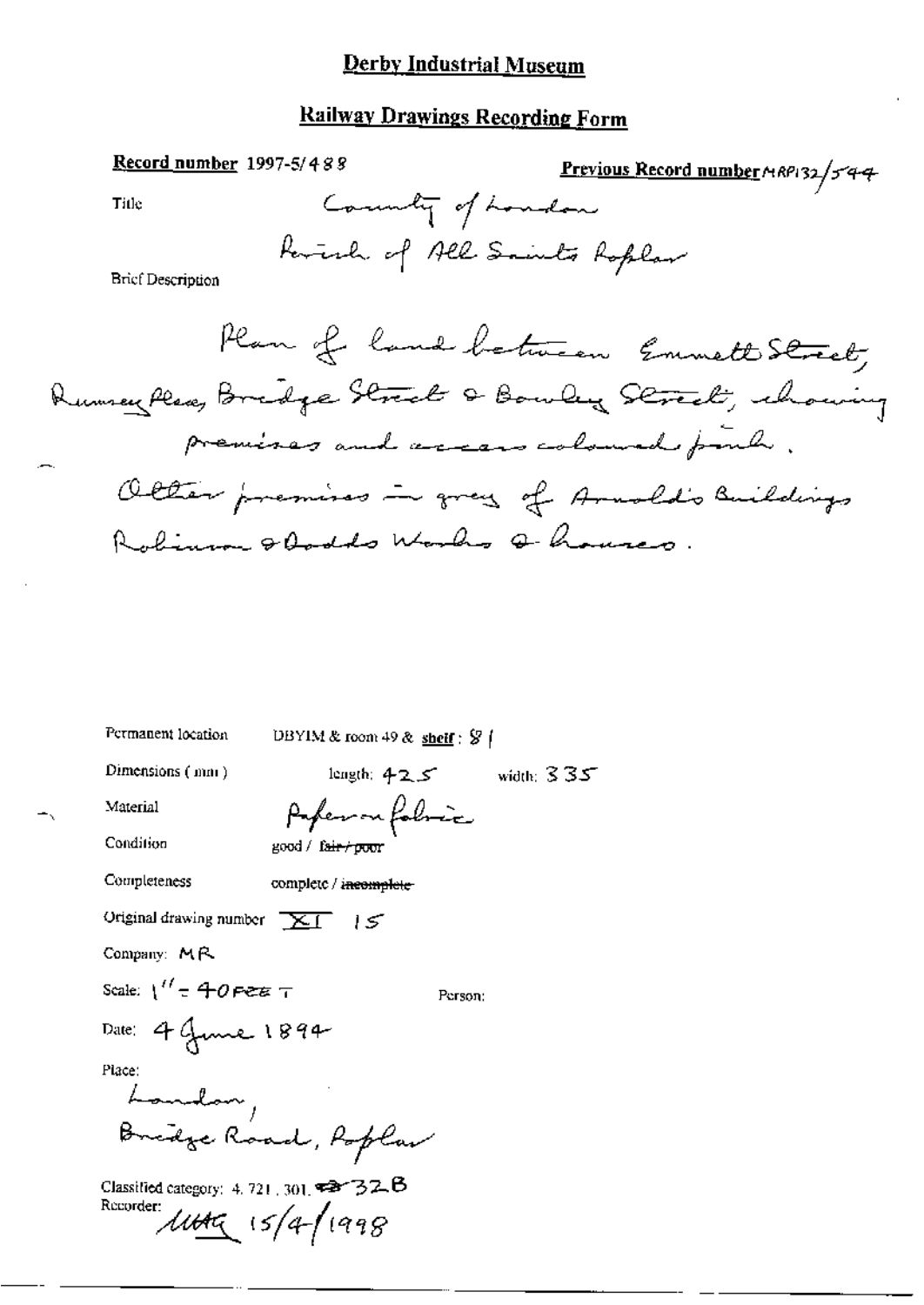Railway Drawings Recording Form

ነተተፍレ Record number 1971 - 384/457.1-2 Previous Record number Title MIDLAND RAILWAY PUPLAR DOCK

Brief Description

Plan of dockarea showing dockbarn off River Flames. Sidings to good drops. Sidings into goods Shad, many crows. Stables etc. Adjacent roads and build Sidings conect to London & Blackwell Railway, Kenelures Street to Blackwell.

 $2$  copies

Permanent location DBYIM & room 49 & shelf:  $||\nabla \cdot$ width:  $565$ Dimensions  $(mm)$ length: 760

Material

Condition

Completeness

good/fair/poor leave

Poper

complete / incomplete-

Original drawing number

Company: MR

Scale:  $1'' = 60$ FEET

Date:  $20$  March  $1883$ 

Place:

Poplar Dock

Classified category: 4, 721, 301,  $32.5$ Recorder:  $444/17/12003$ 

Person: Walter WMasser Lite Birliopgate Street John Steiland Gratton Land Azent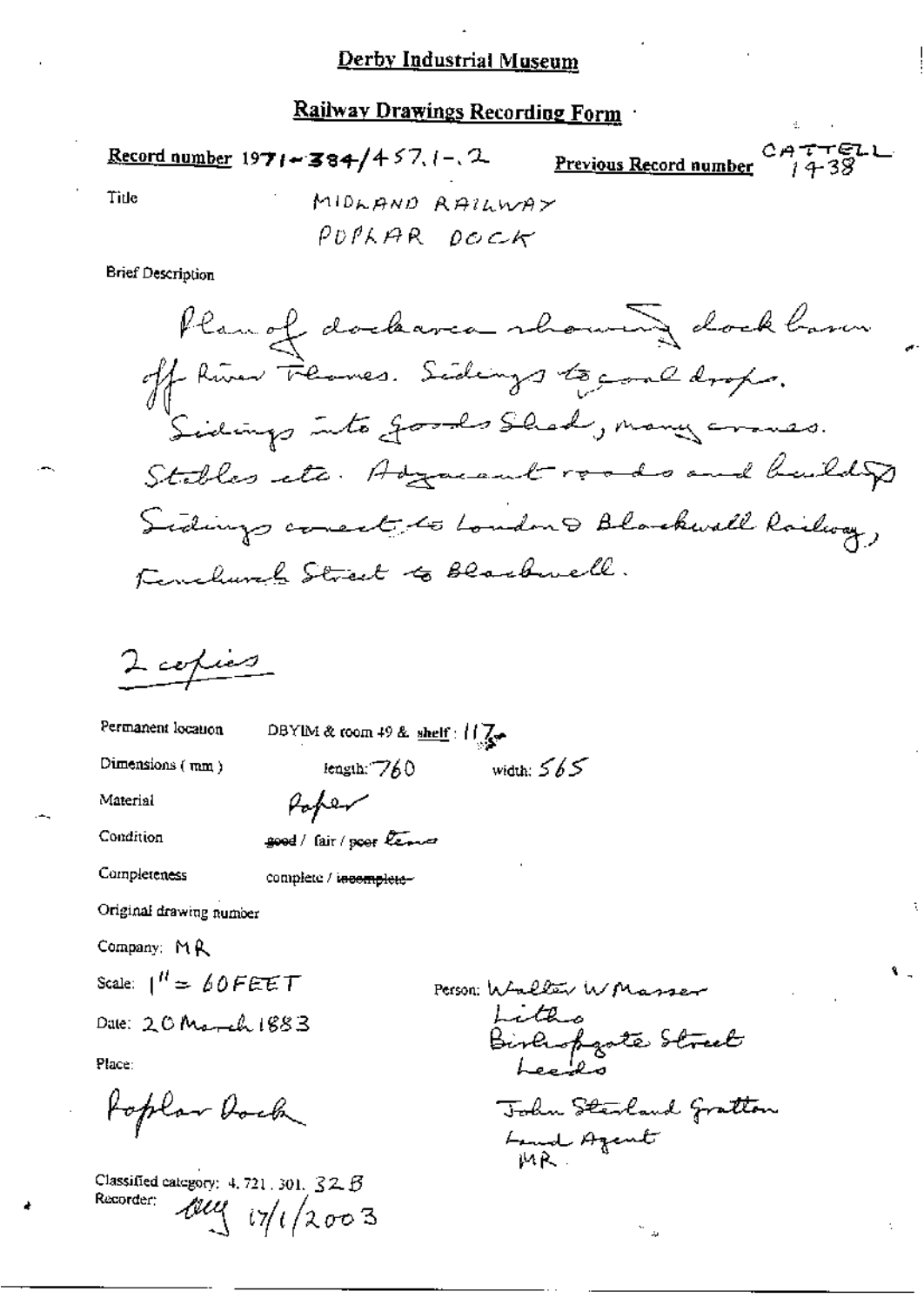## Railway Drawings Recording Form

Record number 1971-384/556

Previous Record number

CATTELL

Title

**Ericf Description** 

Ardnance Survey map of Limehouse Roplar / Blackwall docks showing existing London & Blackwell milway to East India Roch Termines wia West India Oach, Plan shows new warehouse & dock at Blackwell Last with new mount access. East India Dock to be extended with new rail access on rate of GNR goods good. Areas of land coloured at Lent India hoch Station.

Permanent location DBYIM & room  $49$  & shelf:  $117$ length;  $2,830$  width:  $685$ Dimensions  $(mn)$ Material **Lifen** Condition good / fair / poor Completeness complete / incomplete-Original drawing number  $\sqrt{\frac{1}{2} \sqrt{\frac{1}{2}} \sqrt{\frac{1}{2}} \sqrt{\frac{1}{2}} \sqrt{\frac{1}{2}} \sqrt{\frac{1}{2}} \sqrt{\frac{1}{2}} \sqrt{\frac{1}{2}} \sqrt{\frac{1}{2}} \sqrt{\frac{1}{2}} \sqrt{\frac{1}{2}} \sqrt{\frac{1}{2}} \sqrt{\frac{1}{2}} \sqrt{\frac{1}{2}} \sqrt{\frac{1}{2}} \sqrt{\frac{1}{2}} \sqrt{\frac{1}{2}} \sqrt{\frac{1}{2}} \sqrt{\frac{1}{2}} \sqrt{\frac{1}{2}} \sqrt{\frac{1}{2}} \sqrt{\frac{1}{$ 50

Company:

Scale:  $\frac{1}{2}$   $\frac{88}{55}$   $\epsilon$ Person:

Date:  $N_{\sigma}$ +17, 1879

Place:

Roplar Dock

Classified category: 4.721.301.  $328$ ,  $000$ ,  $000$ ,  $000$ ,  $000$ ,  $000$ ,  $000$ , Recorder.<br>Recorder.  $\mu$ ul  $\frac{1}{6}$ / $\frac{1}{6}$ / $\frac{2}{3}$   $0003$  NLR<sup>1</sup> GN LNWR GE Recorder  $\mu$  $\downarrow$   $\downarrow$   $\downarrow$   $\downarrow$   $\downarrow$   $\downarrow$   $\downarrow$   $\downarrow$   $\downarrow$   $\downarrow$   $\downarrow$   $\downarrow$   $\downarrow$   $\downarrow$   $\downarrow$   $\downarrow$   $\downarrow$   $\downarrow$   $\downarrow$   $\downarrow$   $\downarrow$   $\downarrow$   $\downarrow$   $\downarrow$   $\downarrow$   $\downarrow$   $\downarrow$   $\downarrow$   $\downarrow$   $\downarrow$   $\downarrow$   $\downarrow$   $\downarrow$   $\downarrow$   $\downarrow$